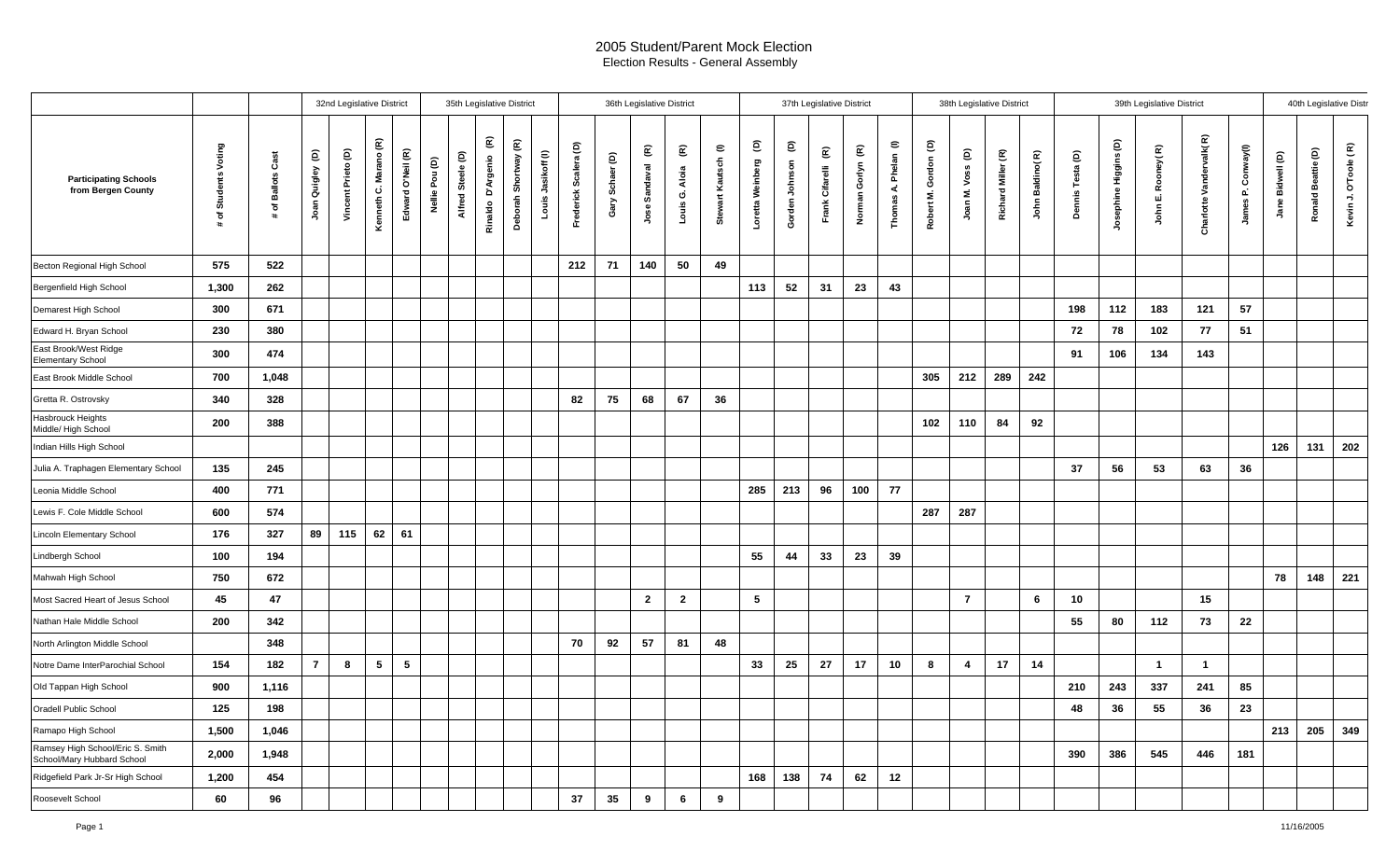## 2005 Student/Parent Mock Election Election Results - General Assembly

| Saddle Brook Middle School      | 275    | 375    |    |     |    |    |             |              |             |              |   |     |     |     |     |     |     |         |    |     |     | 113 | 89  | 93  | 80  |                 |    |       |       |     |     |         |  |
|---------------------------------|--------|--------|----|-----|----|----|-------------|--------------|-------------|--------------|---|-----|-----|-----|-----|-----|-----|---------|----|-----|-----|-----|-----|-----|-----|-----------------|----|-------|-------|-----|-----|---------|--|
| School #3                       | 125    | 180    |    |     |    |    |             |              |             |              |   |     |     |     |     |     |     |         |    |     |     | 61  | 73  | 28  | 18  |                 |    |       |       |     |     |         |  |
| South Bergen Middle/High School | 60     | 75     |    |     |    |    |             |              |             |              |   |     |     |     |     |     |     |         |    |     |     |     |     |     |     |                 |    |       |       |     |     |         |  |
| St. John the Evangelist         | 62     | 133    |    |     |    |    |             |              |             |              |   |     |     |     |     |     |     |         |    |     |     |     |     |     |     | 28              | 32 | 27    | 24    | 22  |     |         |  |
| <b>Teaneck High School</b>      | 1,000  | 500    |    |     |    |    |             |              |             |              |   |     |     |     |     |     | 232 | 168     | 68 | 32  |     |     |     |     |     |                 |    |       |       |     |     |         |  |
| Thomas Jefferson Middle School  | 200    | 276    |    |     |    |    |             |              |             |              |   |     |     |     |     |     |     |         |    |     |     | 110 | 50  | 46  | 70  |                 |    |       |       |     |     |         |  |
| Thomas Jefferson Middle School  | 700    | 951    |    |     |    |    |             |              |             |              |   | 203 | 172 | 204 | 295 | 77  |     |         |    |     |     |     |     |     |     |                 |    |       |       |     |     |         |  |
| Washington School               | 100    | 160    |    |     |    |    |             |              |             |              |   | 53  | 35  | 31  | 31  | 10  |     |         |    |     |     |     |     |     |     |                 |    |       |       |     |     |         |  |
| Wood Ridge High School          | 450    | 408    |    |     |    |    |             |              |             |              |   | 146 | 94  | 69  | 64  | 35  |     |         |    |     |     |     |     |     |     |                 |    |       |       |     |     |         |  |
| <b>Totals</b>                   | 15,262 | 15,691 | 97 | 124 | 67 | 67 | $\mathbf 0$ | $\mathbf{0}$ | $\mathbf 0$ | $\mathbf{2}$ | 0 | 804 | 575 | 580 | 597 | 265 | 899 | 648 332 |    | 257 | 186 | 995 | 841 | 560 | 523 | $1,145$   1,134 |    | 1,549 | 1,241 | 479 | 419 | 485 772 |  |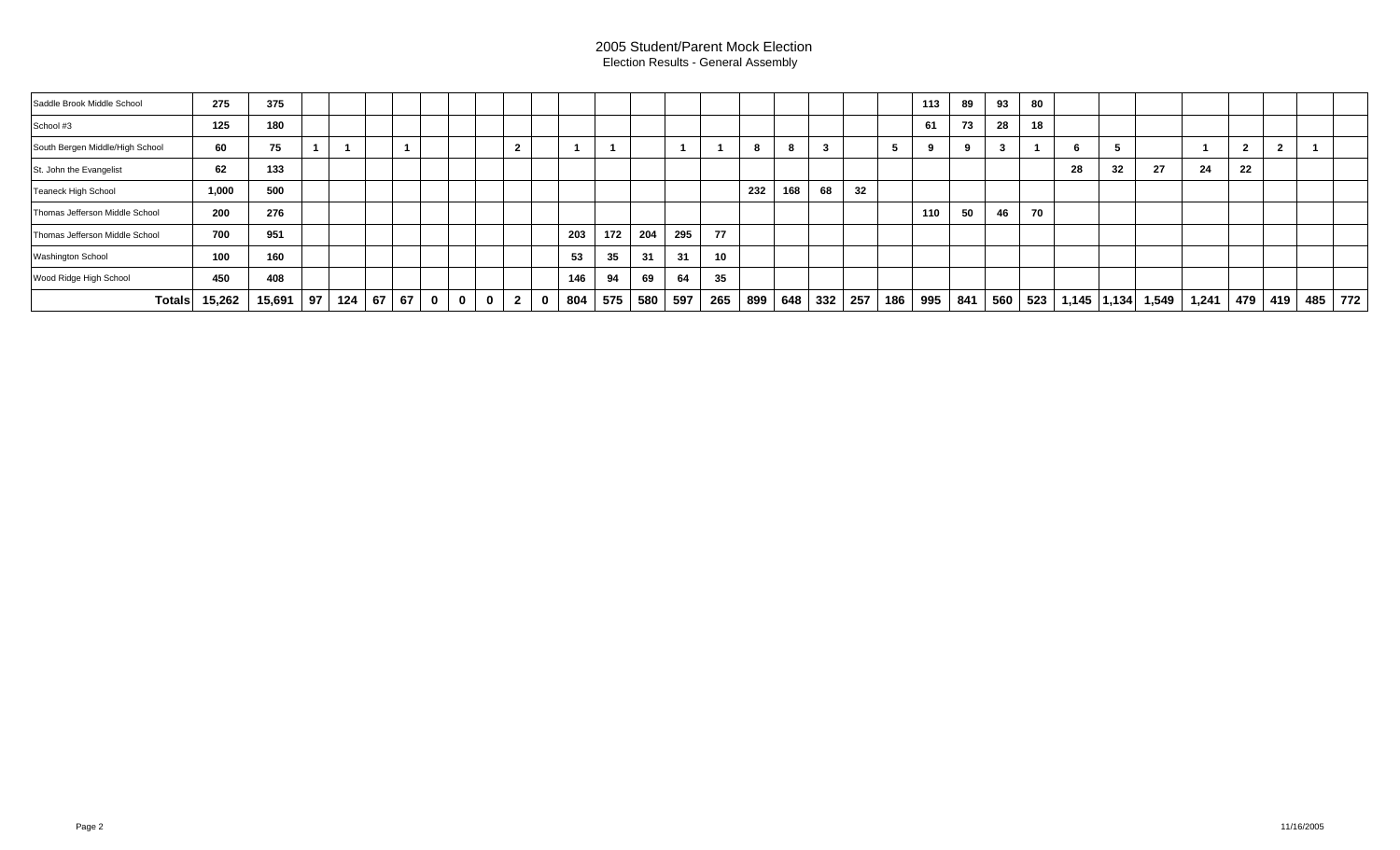